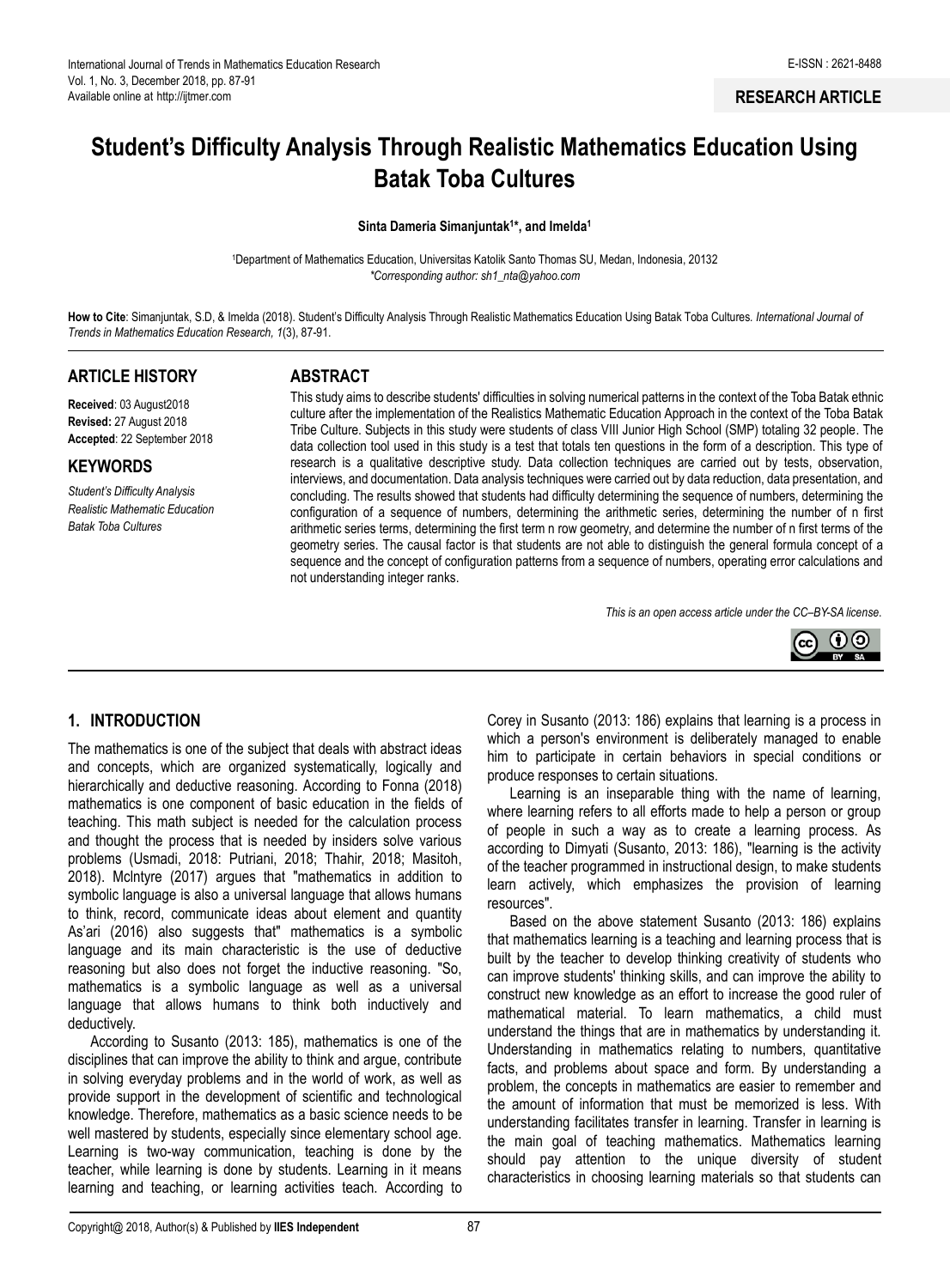understand the learning objectives to be achieved together. This is in accordance with the Spiritual opinion and Fonna (2018) states that every teacher who organizes teaching should always pay attention and understand and try to adjust the subject matter in terms of age, talent, ability, intelligence, physical differences, the character of each student.

In teaching, there are often difficulties experienced by students. Difficulties in understanding mathematics for example. In general, the difficulty is a disturbance in students one or more of the basic cyclic processes that include understanding and use of speech or writing. The disorder may manifest itself in the form of difficulty listening, thinking, speaking, reading, spelling, or counting.

According to Tieng (2015) student learning difficulties can be caused by two factors, internal and external. The main causes of learning disabilities are internal factors, namely the possibility of neurological dysfunction, while the main causes of learning problems are external factors, among others in the form of erroneous learning strategies, management of learning activities that do not encourage children's learning motivation.

Likewise, with the difficulty of learning mathematics, there are several factors that cause it, namely (a) Difficulties in using the concept in this case in the view that participants students have received the teaching of a concept, but have not mastered it perhaps because of forgetting part or all of it. Maybe the concepts that are mastered are less accurate. (b) Difficulties in learning and using the principle if the difficulties of students in using our principles of analysis, it appears that in general, the causes of difficulties are: (1) Students do not have a concept that can be used to develop principles as necessary knowledge items. (2) Poor conceptual basis is potentially the cause of learning difficulties. (3) Students are not clear about the principles that have been taught.

Based on the difficulties above, a teacher is obliged to provide a fun and creative learning environment for children's learning activities within the class. So that understanding of mathematical concepts can be understood by students more fundamentally, then there must be a learning approach in teaching (Mulyadi, 2010), among others: (a) Students/students who learn mathematics must use concrete objects and make their abstractions from the concepts. (b) The subject matter to be taught must be related or related to what has been learned. (c) So that students get something from learning mathematics must change the abstract atmosphere by using symbols. (d) Mathematics is the science of creative arts because it must be studied and taught as an art. So, the difficulty of children in learning mathematics is because students do not know about mathematical concepts. Which causes errors in learning mathematics such as lack of understanding of mathematical symbols, lack of understanding of values, and lack of understanding in doing computations such as addition, subtraction, multiplication, and division.

Every teaching and learning process in mathematics learning that is carried out is always directed to achieve the predetermined teaching goals (Mursalin, 2018; Tyaningsih, 2016; Syahbana, 2012). If the teacher has tried optimally to create conditions for students to learn, but the mathematics learning results obtained are still not maximal, it is caused by the process itself which is influenced by many factors that automatically influence the learning activities of participants student. Learning difficulties of students are usually evident from the decline in academic performance or learning achievement (Trisnawati, 2018; Afandi, 2018, Mursalin, 2016). But learning difficulties can also be proven by the emergence of student behavioral abnormalities such as shouting in class, disturbing

friends, fighting, often not going to school, and often skipping school. There are causes that affect learning difficulties such as interest, motivation, family, school, community, etc. so that students who are less able to receive lessons or less successful in receiving lessons are no exception in mathematics. In learning mathematics, grouping the causes of learning difficulties into 5 factors, namely "physiological factors, social factors, emotional factors, intellectual factors, and pedagogical factors" (Pribadi, 2017; Hadi, 2017; Imswatama, 2018).

Teaching mathematics in schools is not only intended to achieve the goals of material mathematics education, namely to equip students to master mathematics and apply it to everyday life (Ennis, 1987). But more than that, mathematics is also intended to achieve the goals of formal mathematics education, namely to organize students' reasoning and shape their personalities. This can be done using a variety of learning media or appropriate teaching aids. Besides that, the teacher also needs to make the learning more interesting.

The learning difficulties of students in mathematics can be influenced by various causes. Many theories that classify the causes of learning difficulties, which are used by researchers in this study, classification of learning difficulties factors are divided into two, namely factors from within the learner and from the outside. By knowing the factors of learning difficulties of each participant students will make it easier to take further action to overcome the problems experienced by students. Based on this, to make it easier for students to understand Mathematics as an abstract study, a realistic mathematical approach is learned so that the material presented is things that are close or easily understood by students because it is by the daily lives of students.

Number patterns are one of the most important material in Mathematics at the Middle School level because numbers are a Mathematical concept used butfor enumeration and measurement. However, in reality, students still have difficulties in solving number pattern problems. According to Mulyadi (2010: 74), student learning difficulties are also called discalkulia. The term dyscalculia has a medical condition that views the association with central nervous system disorders. Mathematical Disorders is an inability in mathematical skills that are expected for one's intellectual and educational capacity. There are still many students who experience difficulties in working on Mathematics questions.

According to Wigati Tri Utami (2012: 5) the types of mathematics learning difficulties include: 1) the difficulty of using concepts with indicators students can mark, express with words and identify concepts and express models; 2) difficulty in using principles with indicators that students can provide reasons for the steps to use principles, generalize the correct principles and modify a principle, 3) difficulties in disclosing information, 4) difficulty in counting.

# **2. RESEARCH METHODS**

The research design used in this study is qualitative descriptive. Qualitative research is a study aimed at describing and analyzing the phenomena, events, social activities, attitudes, beliefs, perceptions, thoughts of individuals (Cresswell, 2012). While the nature of the research to be carried out is descriptive. Descriptive research objectives to investigate the conditions, or other things that have been mentioned that the results are presented in the form of a research report (Sugiyono, 2014).

The source of the data in this study were eighth-grade students of SMP Budhi Dharma Balige who later became respondents and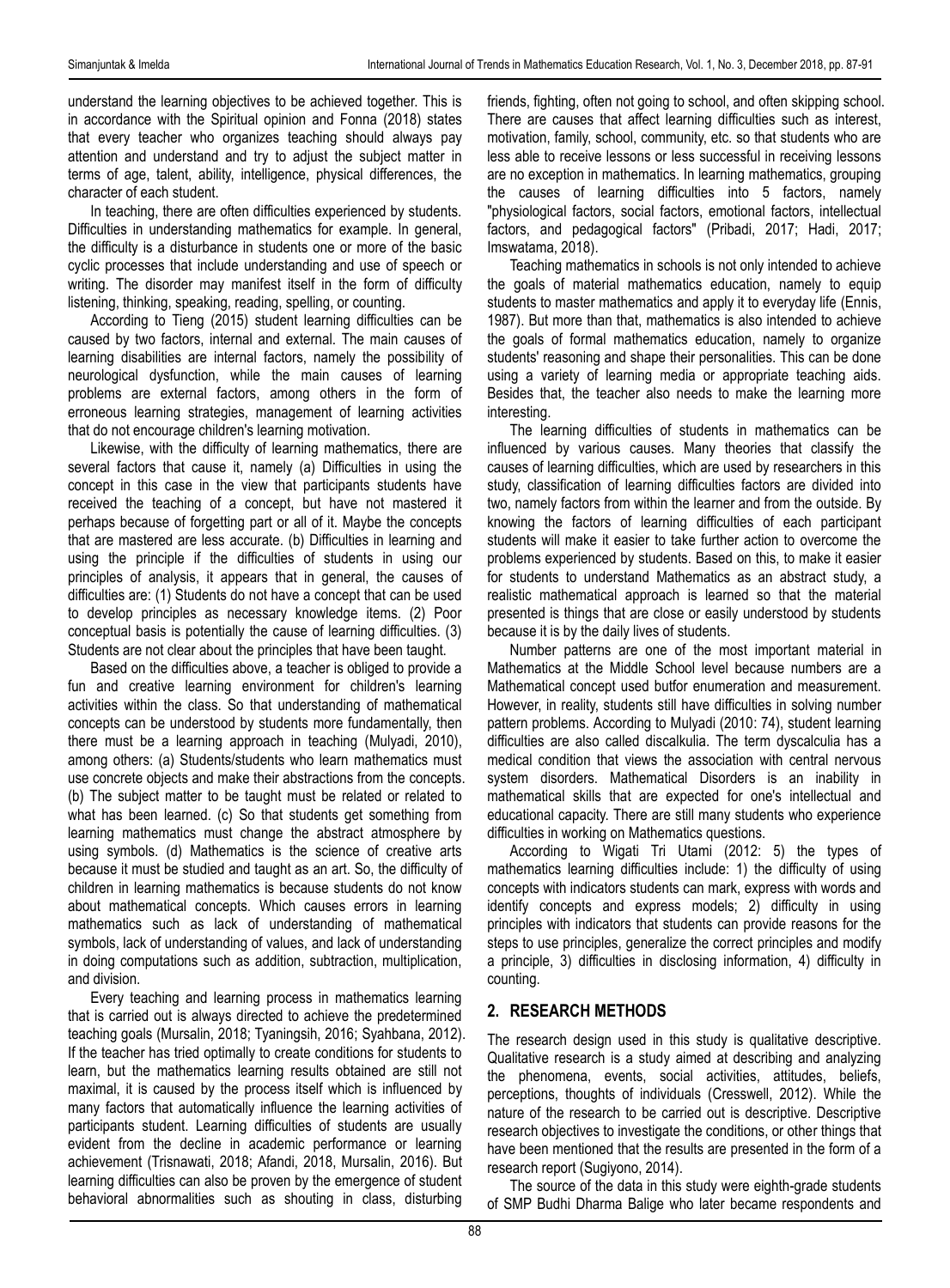also the informant. The preliminary data needed in this study is the name data of the eighth-grade students of Junior High School (SMP) of Budhi Dharma Balige. The data will be used to find out how many students will be used when learning observations, conducting tests and interviews. The data that will be analyzed in this study is the data of learning observations of VIII grade of SMP Budhi Dharma Balige conducted by researchers. This observation aims to look at the conditions at the time of learning, see the character of students, and find out the factors that cause students to have difficulty learning mathematics.

The next data is the result of the students' test answers in solving the number pattern problems with the context of the Toba Batak ethnic culture. The data is in the form of student description answers which include the steps of students in solving number pattern problems. The data will then be analyzed to determine the location of the student's difficulties. Next is the data from interviews, interviews are conducted with the results of the students' answers have been analyzed. The aim is to confirm and sharpen the results of the test answers that students do. The next goal is to get information about the factors that cause students to make mistakes in solving problems that can indicate students have difficulty in solving the problem of the number pattern.

In this study, the instrument test used was the instrument test used, while the instrument tested in this study was a test item that was used to determine the extent of the difficulties experienced by students in solving number patterns. Instrument testing was conducted to obtain information about the quality of the instrument used. For test items tested in this study include item validity test, item reliability test, power difference, and level of difficulty of test items.

Data collection techniques in this study are (1) observation techniques; observation technique is a method of data collection where researchers collect research subjects. (2) Written tests, used to determine the level of difficulty in using concepts, difficulty in using principles, difficulties in disclosing information and numerical difficulties that are experienced by students in solving number pattern problems. (3) interview technique, the purpose of this interview is to confirm and sharpen the results of the test answers that students do and to get information about the factors that cause students to make mistakes in solving numerical patterns (4) documentation techniques, documentation in this study strengthen the data obtained in observation.

# **3. RESULTS AND DISCUSSION**

Results of data analysis test:

## **3.1 Question of No. 1**

Based on the analysis that has been conducted on all student answers obtained results that three students still experience difficulties in the use of concepts, four students have difficulty in the use of principles, five students have difficulty in disclosing information and 0 students have difficulty in counting.

## **3.2 Question of No. 2**

Based on the analysis that has been carried out on all student answers obtained results that one student still experiences difficulties in the use of concepts, two students have difficulty in the use of principles, one student has difficulty in disclosing information and one student has difficulty in counting.

## **3.3 Question of No. 3**

Based on the analysis that has been conducted on all student answers obtained results that 15 students still experience difficulties in the use of concepts, ten students have difficulty in the use of principles, eight students have difficulty in disclosing information and two students have difficulty in counting.

## **3.4 Question of No. 4**

Based on the analysis that has been carried out on all student answers obtained results that three students still experience difficulties in the use of concepts, one student has difficulty in the use of principles, 0 students have difficulty in disclosing information and 0 students have difficulty in counting.

#### **3.5 Question of No. 5**

Based on the analysis that has been carried out on all student answers obtained results that three students still experience difficulties in the use of concepts, one student has difficulty in the use of principles, 0 students have difficulty in disclosing information and 0 students have difficulty in counting.

## **3.6 Question of No. 6**

Based on the analysis that has been conducted on all student answers obtained results that of two students still experience difficulties in the use of concepts, two students have difficulty in the use of principles, two students have difficulty in disclosing information and six students have difficulty counting.

## **3.7 Question of No. 7**

Based on the analysis that has been conducted on all student answers obtained results that ten students still experience difficulty in using the concept, seven students have difficulty using the principle, 0 students have difficulty expressing the ability of information and four students have difficulty counting.

## **3.8 Question of No. 8**

Based on the analysis that has been conducted on all student answers obtained results that 0 students still experience difficulties in the use of concepts, 0 students have difficulty in the use of principles, three students have difficulty in disclosing information and 0 students have difficulty in counting.

## **3.9 Question of No. 9**

Based on the analysis that has been conducted on all student answers obtained results that two students still experience difficulties in the use of concepts, one student has difficulty in the use of principles, three students have difficulty in disclosing information and twelve students have difficulty in counting.

## **3.10 Question of No. 10**

Based on the analysis that has been conducted on all student answers obtained results that five students still experience difficulties in the use of concepts, one student has difficulty in the use of principles, two students have difficulty in disclosing information, and 20 students have difficulty in counting.

Before the test is carried out, the researcher first creates a grid of test questions that will be tested so that the problem covers all the material that has been studied. The test questions in this study are 10 description questions, which include the material of odd,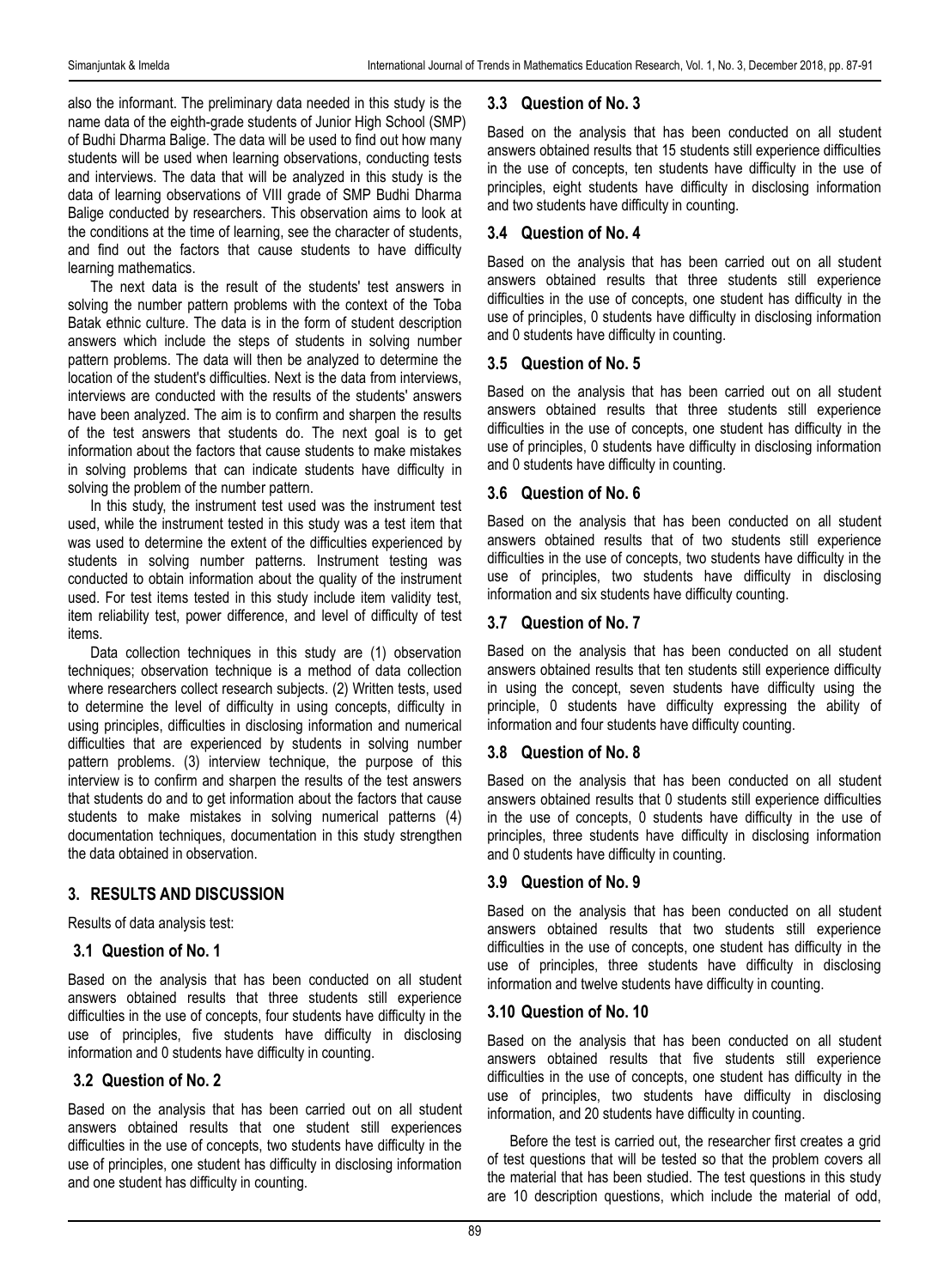even, triangular, square, rectangular and Pascal Triangles which are related to the contextual problems of the Toba Batak culture, the first number of n tribes arithmetic sequence and series with tribal cultural context Toba Batak, determines the first tribe n geometric sequence and series in the contextual problem of the Toba Batak culture, resolves problems related to patterns in the sequence of numbers and lines of configuration of objects related to the contextual problems of the Toba Batak culture. The test is carried out during lesson hours for 2 x 45 minutes.

After the test is completed, the results of the students' work in this test are as an analytical material for the researcher. First, the researcher corrects students 'answers to find out the difficulties experienced by students by checking each step of the students' answers and giving a score on each answer. From a mistake made by the student in working on the problem, it can indicate that the student is having difficulties.

Then from the results of the analysis, there is a discontinuation of students who will be taken as the subject of the interview. From the data obtained the students 'difficulty data from the answers to the students' test results, which later will be confirmed through interviews and synchronized with, the observations. In correcting the student answers the researcher is guided by the key scoring answers/guidelines that have been made by the researcher.

Learning material number patterns are taught by realistic mathematical approaches using the cultural context of the Toba Batak tribe. This approach is given so that the material of close number patterns and even very familiar with the lives of students in SMP Budhi Dharma Balige where the majority of students are the Toba Batak tribe. Learning is designed so that students can easily understand the material of number patterns. At the time of learning, based on observations it can be concluded that students are very enthusiastic in learning number patterns using the Realistic Mathematical Approach. However, in working on the problem of number patterns, there are still student errors. These errors indicate that there are difficulties in solving numerical patterns in learning realistic mathematical approaches with the context of the Toba Batak ethnic culture.

|  |  | Table 1. Percentage of the Difficulty of Test Results |  |  |  |  |  |
|--|--|-------------------------------------------------------|--|--|--|--|--|
|--|--|-------------------------------------------------------|--|--|--|--|--|

| Error | Question Item |                |    |              |        |            |                |   | Su  | %  |    |        |
|-------|---------------|----------------|----|--------------|--------|------------|----------------|---|-----|----|----|--------|
| Type  | 1             | $\mathfrak{p}$ | 3  | 4            | 5      | 6          | 7              | 8 | 9   | 10 | m  |        |
|       | 3             |                | 15 | 3            | $_{3}$ | 2          | 10             | 0 | 2   | 5  | 42 | 30%    |
| Ш     | 4             | $\overline{2}$ | 10 | $\mathbf{1}$ |        | $1\quad 2$ | $\overline{7}$ | 0 | -1  | 1  | 29 | 20.71% |
| Ш     | 5             |                | 8  | 0            | 0      | 2          | 0              | 3 | - 3 | 2  | 24 | 17.14% |
| Total | 0             |                | 2  | 0            | 0      | 6          | 4              | 0 | c   | 20 | 45 | 32.14% |

## **4. CONCLUSIONS**

Based on the discussion that researchers did on the data obtained from the results of the study, the researchers concluded that students had difficulty when solving the problem of number patterns. The fact is that students have difficulties in solving number pattern problems, namely the use of concepts, the use of principles, the ability to express information, and numeracy. By the formulation of the problem in this study is to determine the extent of the difficulty in solving the problem of number patterns experienced by students and which type of difficulty is most dominant. Following are the conclusions of the results of research carried out by researchers:

- 1. Difficulty in using concepts experienced by students in solving number pattern problems is 30%. It is because students have not understood some number of pattern material, such as the configuration of each row.
- 2. Difficulties in the use of principles experienced by students in solving numerical patterns are 20.71%. It is because students who already understand the concept of number patterns, but students cannot develop the principle of number patterns.
- 3. Difficulty revealing information experienced by students in solving number pattern problems is 17.14%. It is because some students know the information contained in the problem but are not written in answer.
- 4. The numerical difficulties experienced by students in solving numerical patterns are 32.14%. It is because students already know how to count correctly but students rarely practice counting, so when working on a problem there is an error in calculating.
- 5. Of the four types of difficulties above, the most dominant difficulty is difficulty in counting, which is 32, 14%.

#### **Acknowledgment**

Thank you the author to the Ministry of Research, Technology and Higher Education (Kemenristekdikti) of the Republic of Indonesia for the support and assistance of research funds in the Beginner Lecturer Year 2018 Research Scholarship scheme which has been granted with an agreement number 227 / K1.1 / LT.1 / 2018. Hopefully, the results of this study are useful for the development of Indonesian education science.

# **REFERENCES**

- Afandi, A. (2018). Difference of learning mathematics between open question model and conventional model. *Malikussaleh Journal of Mathematics Learning (MJML)*, *1*(1), 13-18.
- As'ari, AR. (2016). *Tantangan Pengembangan Profesionalisme Guru dalam Rangka Membelajarkan Matematika di Abad ke-21 dan Membangun Karakter Peserta Didik.* Naskah Publikasi, (Online),

Tersedia di [http://www.researchgate.net/publication/311067194,](http://www.researchgate.net/publication/311067194) diunduh 1 Juni 2018.

- Creswell, John W. (2012). *Research Design Pendekatan Kualitatif, Kuantitatif dan Mixed*. Yogyakarta: Pustaka Pelajar.
- Ennis, Robert H. (1987). *Taxonomy of Critical Thinking Dispositions and Abilities.Teaching Thinking Skill*.New York : Freeman.
- Facione, P.A., (2009). *Critical Thinking:What It Is and Why It Count*. The California Academy Press.
- Fonna, M., & Mursalin, M. (2018). Pengembangan Modul Geometri Analitik Bidang Berbantuan Wingeom Software untuk Meningkatkan Kemampuan Representasi Matematis Mahasiswa Program Studi Pendidikan Matematika Universitas Malikussaleh. *UNION: Jurnal Ilmiah Pendidikan Matematika*, *6*(3), 391-402.
- Imswatama, A & Lukman, H.,S. (2018). The Effectiveness of Mathematics Teaching Material Based on Ethnomathematics*. International Journal of Trends in Mathematics Education Research, 1*(1), 35-38. [doi:10.33122/ijtmer.v1i1.11](http://dx.doi.org/10.33122/ijtmer.v1i1.11)
- Mulyadi. 2010. *Diagnosis Kesulitan Belajar dan Bimbingan terhadap Kesulitan Belajar Khusus*. Yogyakarta : Nuha Litera.
- Hadi, Sutarto. 2017. *Pendidikan Matematika Realistik: Teori, Teori dan Implementasinya*. Jakarta: Rajawali Pers.
- Mclntyre, Richard Nicholas Ian. (2017). *Analyzing Geometry in Classroom Mathematics and Mind Action Series Mathematics Textbook Using van Hiele Levels*. Repository, (Online)[, http://wiredspace.wits.ac.za,](http://wiredspace.wits.ac.za/) diunduh 1 juni 2018.
- Mursalin, M., Nuraini, N. L. S., Purnomo, H., Damayanti, N. W., Kristanti, D., Rohim, A., ... & Fonna, M. (2018, September). The development of algebra teaching materials to foster students' creative thinking skills in higher education. In *Journal of Physics: Conference Series* (Vol. 1088, No. 1, p. 012101). IOP Publishing.

Mursalin, M. (2016). [Pembelajaran Geometri Bidang Datar di Sekolah Dasar](http://repository.unimal.ac.id/id/eprint/2482)